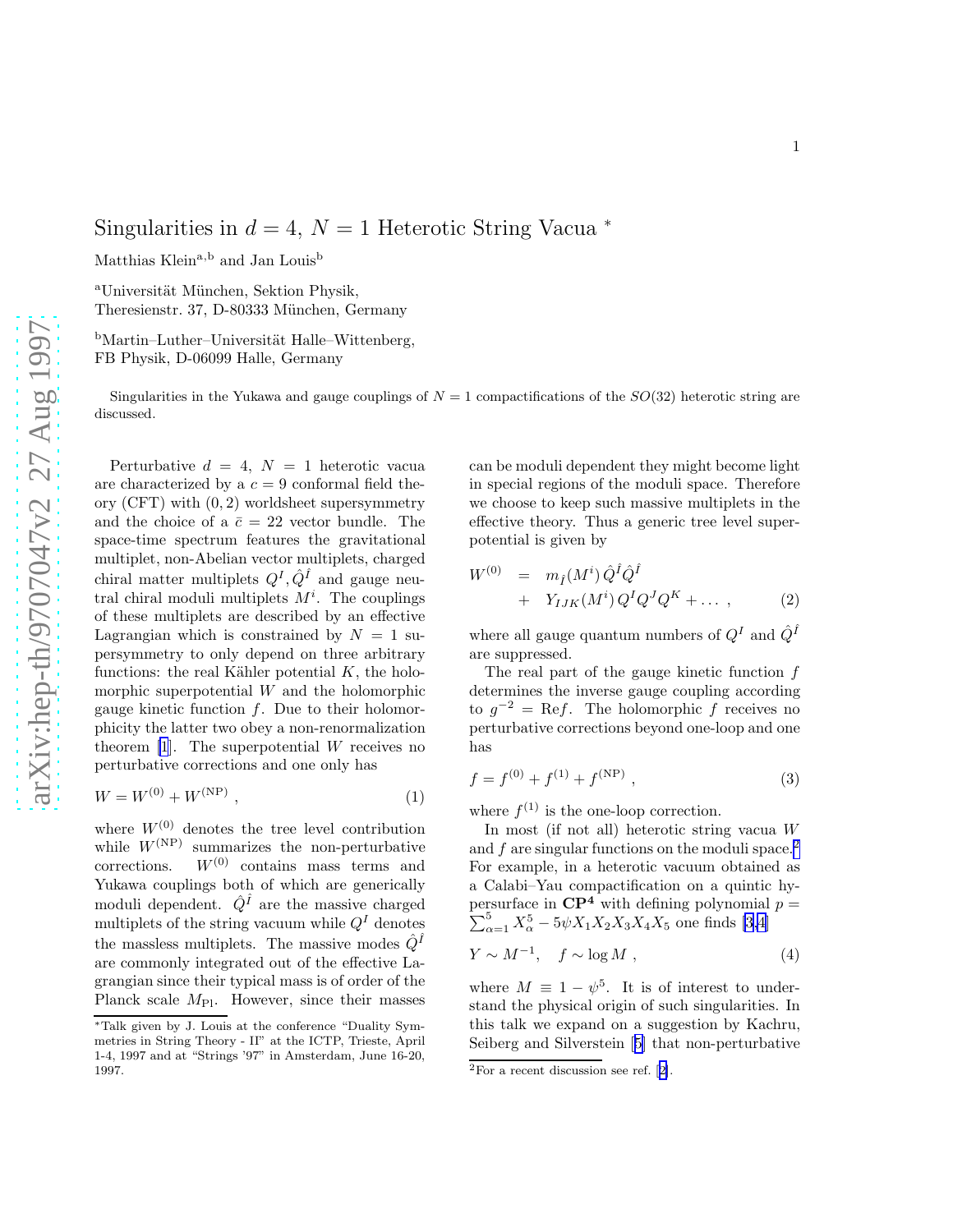gauge dynamics is the cause of singularities in  $N = 1$  heterotic vacua.

For type II vacua compactified on Calabi–Yau manifolds (or equivalently on  $(c = \bar{c} = 9)$   $(2, 2)$ ) CFTs) Strominger[[6\]](#page-6-0) gave a consistent picture of the physical mechanism responsible for the singularities. For such vacua the space-time effective theory is  $N = 2$  supersymmetric and, as a consequence, there is only a logarithmic singularity in the gauge couplings  $g^{-2}$  but no power like behaviour in any of the other couplings. Specifically, for the quintic threefold one finds

$$
g^{-2} \sim \log M \bar{M} + \dots \tag{5}
$$

Such a correction to the gauge couplings is induced in quantum field theories at one-loop by charged matter multiplets of mass M. Strominger suggested that there are indeed non-perturbative charged states in the type II string spectrum which cause the singularity in the gauge couplings. In perturbative string theory all such states are integrated out and one only sees their effects in the moduli dependence of the gauge couplings. However, as  $M \rightarrow 0$  some of the nonperturbative states become massless and it is no longer legitimate to integrate them out. Thus the singularity signals light states and the break down of an effective low energy theory which does not properly include all the light degrees of freedom.<sup>3</sup>

The relevant non-perturbative states arise in  $N = 2$  hypermultiplets and they carry  $U(1)$ charge of Ramond-Ramond vector bosons. As a consequence, they do not have the canonical couplings to the dilaton [\[8](#page-6-0)] but their mass only depends on the scalar fields of the  $N = 2$  vector multiplets in the string spectrum. Therefore, the corrections to the gauge couplings even though being non-perturbative appear without any dilaton dependence and thus 'compete' with tree level effects.

In string vacua with  $N = 1$  supersymmetry the situation is more complicated. The powerlike singularity of the tree level Yukawa couplings cannot be explained by states becoming massless. Instead it was suggested[[5](#page-6-0)] that at least some of the singularities are caused by strong coupling dynamics of an asymptotically free nonperturbative gauge group. Such non-perturbative gauge groups are known to arise at special points in the moduli space of heterotic string vacua in six space-time dimensions and 8 supercharges [\[9](#page-6-0)]. Such vacua can be constructed either as an abstract  $(0, 4)$  CFT or as geometrical K3 compactification of the  $d = 10$  heterotic string. Consistency requires that the number of instantons of the gauge group  $(E_8 \times E_8 \text{ or } SO(32))$  is nonvanishing and equal to 24. Associated with these instantons is a (quaternionic) moduli space which parameterizes their size, location and embedding into the gauge group. This moduli space has singularities at the points where instantons shrink to zero size. The physical origin of these singularities is either a set of gauge bosons becoming massless or an entire string becoming tensionless [\[9–15](#page-6-0)]. Both of these effects are invisible in string perturbation theory; they are non-perturbative in that they occur in regions of the moduli space where string perturbation theory breaks down.

The moduli space of  $k$   $SO(32)$  instantons is isomorphic to the Higgs branch of an  $Sp(2k)^4$ gauge theory with 32 half-hypermultiplets in the fundamental  $(\Box)$  2k-dimensional representation, a traceless antisymmetric tensor  $(\neg)$  in the  $k(2k-$ 1)−1-dimensional representation and a singlet [\[9](#page-6-0)]. The singularities of this moduli space precisely occur where some (or all) of the  $Sp(2k)$  gauge bosons become massless.

The situation is more involved when an  $SO(32)$ instanton shrinks on a singularity of the underlying CFT or K3 manifold. Here we only discuss the simplest case of an  $A_1$  singularity. One has to distinguish between instantons 'with vector structure' and 'without vector structure' [\[12](#page-6-0)].<sup>5</sup> For instantons without vector structure the moduli space is conjectured to be isomorphic to the Higgs branch of a  $U(2k)$  gauge theory with 16 hypermultiplets in the fundamental  $(\Box)$  2kdimensional representation and two antisymmet-

<sup>3</sup>As a consistency check it was shown that the non-perturbative states also render the coupling of  $R^2$  logarithmically singular at  $M \to 0$  where the coefficient of the singularity counts the number of massless states [\[7](#page-6-0)].

 ${}^{4}$ By  $Sp(2k)$  we mean the rank k symplectic group whose fundamental representation has dimension 2k.

 $5$  This terminology refers to properties of the  $SO(32)$  connection at infinity. See refs.[[12,13\]](#page-6-0) for details.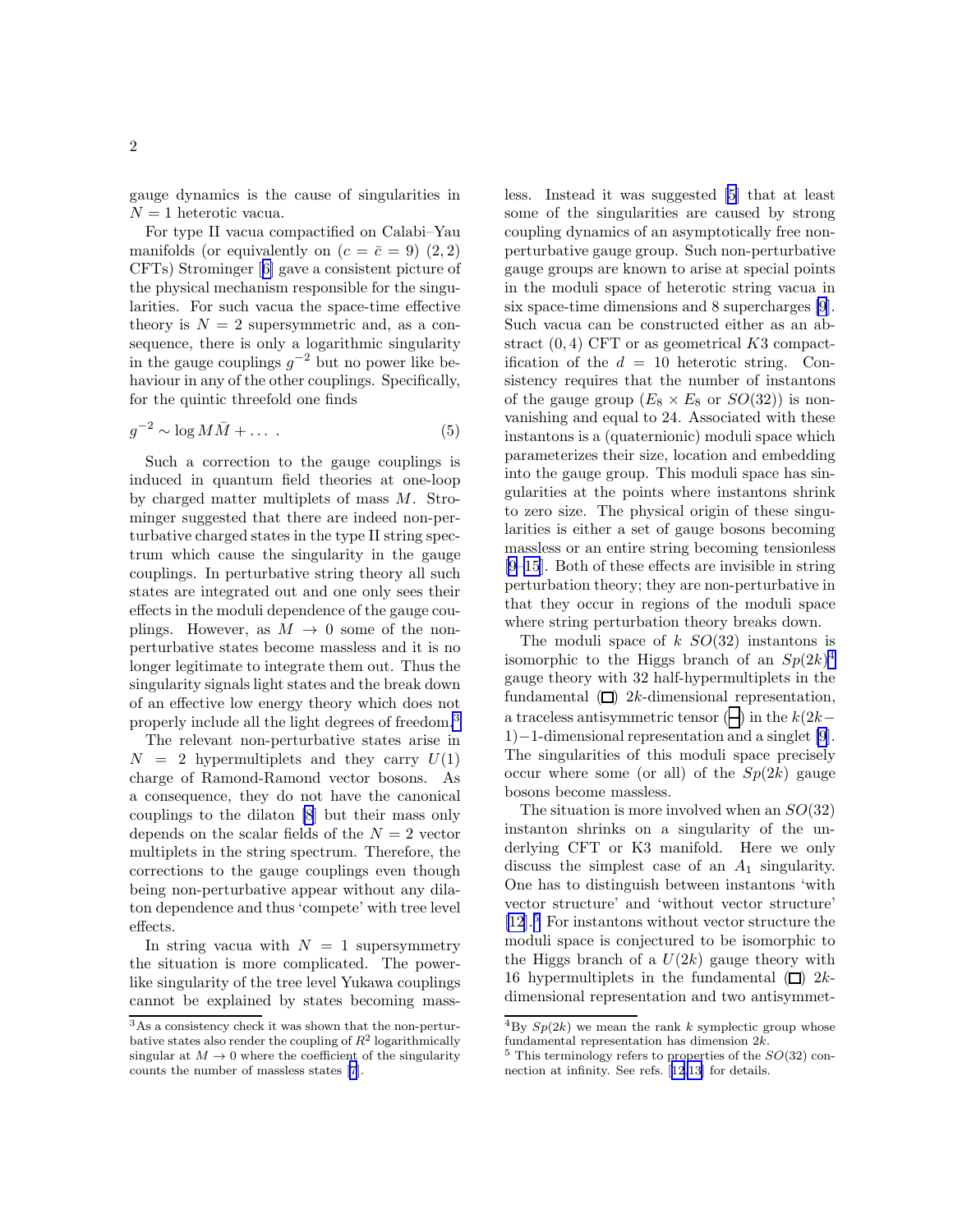ric tensors ( $\Box$ ) in the  $k(2k-1)$ -dimensional representation[[16–](#page-6-0)[18,](#page-7-0)[12\]](#page-6-0).

Small instantons with vector structure on an  $A_1$  singularity show a more complicated behaviour  $[13-15,18]$  $[13-15,18]$  $[13-15,18]$ .<sup>6</sup> The case where less than four instantons coalesce on the singularity is not fully understood yet while the moduli space of four (and more) instantons on the singularity has a Higgs branch and a Coulomb branch. On the Coulomb branch the dimension of the moduli space has been reduced by 29 but an additional tensor multiplet is present.

In this talk we focus on the  $SO(32)$  heterotic string and only consider the non-perturbative effects associated with non-perturbative gauge bosons.<sup>7</sup> In this case the gauge group  $G$  of the string vacuum is a product of the perturbative gauge group  $G_{\text{pert}}$  and the non-perturbative gauge group  $G_{\rm NP}$ 

$$
G = G_{\text{pert}} \times G_{\text{NP}} \tag{6}
$$

where  $G_{\rm NP}$  is a subgroup of either  $Sp(2k)$  or  $U(2k)$ <sup>8</sup>

Upon toroidally compactifying the above theories one obtains  $N = 2$  string vacua in  $d = 4$ . String vacua with  $N = 1$  supersymmetry arise when one compactifies not on  $K3 \times T^2$  but on a Calabi–Yau threefold. However, there is a particular class of threefolds –  $K3$  fibrations – which is closely related to the six-dimensional heterotic vacua. K3 fibrations are 3-dimensional Calabi– Yau manifolds where a  $K3$  is fibred over a  $\mathbf{P}^1$ base. If the base is large the adiabatic argument applies  $[20]$  and the singularities of the K3 fibres are inherited from the corresponding sixdimensional vacuum [\[5](#page-6-0)].

A specific class of K3 fibrations are the quintic hypersurfaces defined in weighted projective space  $\overline{\mathbf{WP^4}_{1,1,2k_1,2k_2,2k_3}}$  [\[21](#page-7-0),[22\]](#page-7-0). For compactifications of the  $SO(32)$  heterotic string on  $(0, 2)$  deformations of such Calabi–Yau spaces the nonperturbative spectrum is computed in ref. [\[5](#page-6-0)] for the case of a single small instanton at a smooth point in the  $K3$  fibre.<sup>9</sup> It is found that the nonperturbative gauge group in the four-dimensional vacuum is given by  $G_{\rm NP} = Sp(2) \cong SU(2)$  and out of the 32 half-hypermultiplets in  $d = 6$  only four doublets in chiral  $N = 1$  supermultiplets (which we denote by  $q_i, i = 1, \ldots, 4$ ) survive in  $d = 4$ . This resulting gauge theory is asymptotically free  $(b_{SU(2)} > 0)$  and thus becomes strongly coupled below its characteristic scale  $\Lambda_{SU(2)}$ . It has the additional property that

$$
c := T(\mathbf{ad}) - \sum_{r} n_r T(r) = 0 , \qquad (7)
$$

where  $T(r)$  is the index in the representation  $r, T(\text{ad})$  is the index in the adjoint representation and  $n_r$  counts the number of chiral multiplets in representation  $r$ . (In this notation the one-loop coefficient of the  $\beta$ -function is given by  $b = 3T(\mathbf{ad}) - \sum_r n_r T(r)$ .) The coefficient c also appears in the anomaly equation of the Rsymmetry. An anomaly free R-symmetry implies  $\sum_{r} n_r T(r) R_r = -c$ , where  $R_r$  is the R-charge of the superfield. As a consequence, whenever  $c = 0$  one can choose  $R = 0$  for all superfields, and hence no non-perturbative superpotential  $W^{(NP)}$ can be generated by the strong coupling dynamics [\[23](#page-7-0),[24](#page-7-0)]. This conclusion is believed to hold irrespective of the precise form of tree level superpotential.

Below  $\Lambda_{SU(2)}$  the theory confines and the surviving degrees of freedom are the gauge singlets

$$
M_{ij} := q_i \cdot q_j \tag{8}
$$

 $M_{ij}$  is antisymmetric and obeys the constraint  $PfM := \frac{1}{8} \epsilon^{ijkl} M_{ij}M_{kl} = 0$ ; thus there are five physical degrees of freedom in the effective theory. Quantum mechanically the constraint is modified and reads[[25\]](#page-7-0)

$$
PfM = \Lambda_{SU(2)}^4 \ . \tag{9}
$$

 $\overline{6}$  We thank P. Aspinwall and K. Intriligator for a useful correspondence on this point.

<sup>&</sup>lt;sup>7</sup> Singularities in the  $E_8 \times E_8$  heterotic string and chirality changing phase transitions have recently been discussed in ref.[[19](#page-7-0)].

<sup>8</sup>By giving an appropriate vacuum expectation value to one of the two antisymmetric tensors of  $U(2k)$  one arrives at the  $Sp(2k)$  gauge theory with the precise spectrum given above.

<sup>&</sup>lt;sup>9</sup>It is important to consider a  $(0, 2)$  deformation since on the  $(2, 2)$  locus the spin connection is embedded in the gauge connection and a small instanton necessarily has to shrink on a  $K3$  singularity.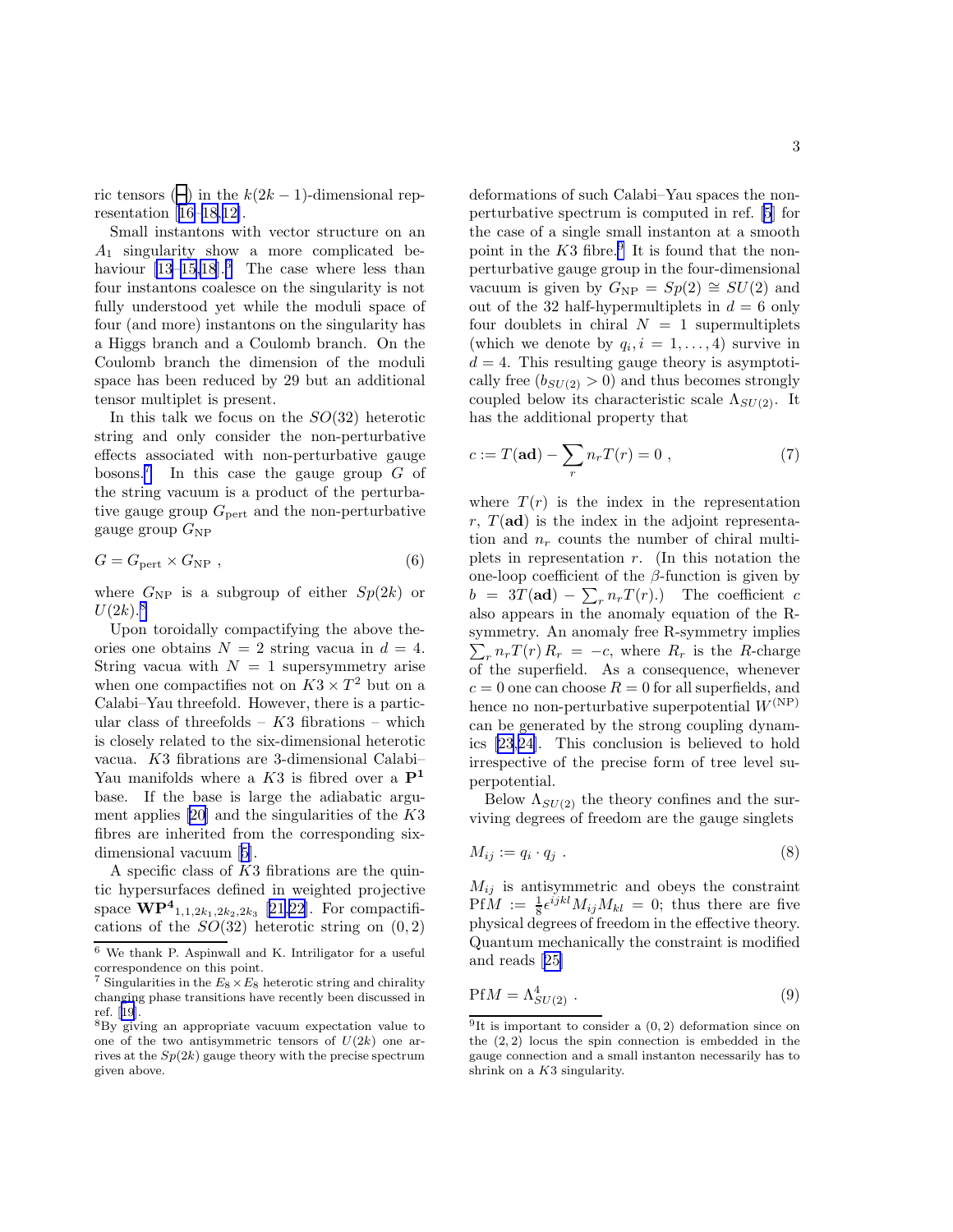<span id="page-3-0"></span>So altogether the superpotential is given by

$$
W = Y_{IJK}(M) Q^{I} Q^{J} Q^{K} + m_{\hat{I}}(M) \hat{Q}^{\hat{I}} \hat{Q}^{\hat{I}} + \lambda (\text{Pf}M - \Lambda^{4})
$$
\n
$$
+ \text{non-renormalizable terms}
$$
\n
$$
+ \text{stringy non-perturbative terms} ,
$$

where  $\lambda$  is a Lagrange multiplier. Note that even though no non-perturbative superpotential is generated by the strongly coupled gauge theory there are 'stringy' non-perturbative corrections of order  $\mathcal{O}(e^{-g_{\text{string}}^{-2}})$  where  $g_{\text{string}}$  is the string coupling constant or equivalently the vacuum expectation value of the dilaton multiplet.

The non-renormalizable interactions typically include mass terms for the  $M_{ij}$ . One way to see this is to note that a corresponding  $N = 2$  vacuum includes a chiral multiplet  $\phi$  in the adjoint representation with couplings (in  $N = 1$  notation)

$$
W = \kappa^{ij} q_i \cdot \phi \cdot q_j + \mu \operatorname{Tr} \phi^2 \ . \tag{11}
$$

 $N = 2$  enforces  $\mu = 0$  and  $\kappa^{ij} = \sqrt{2} \delta^{ij}$  while for  $N = 1$   $\phi$  becomes heavy and  $\kappa$  arbitrary. Integrating out  $\phi$  and diagonalizing the resulting mass matrix leads to

$$
W = \frac{1}{2} \sum_{i,j} m_{ij} M_{ij}^2 \tag{12}
$$

(We choose  $M_{\rm Pl} = 1$  throughout this talk.) The number of moduli (or equivalently the dimension of the moduli space) is given by 5 minus the number of non-vanishing mass terms  $m_{ij}$ .

Ref.[[5\]](#page-6-0) considered the case of a one-dimensional moduli space, that is a superpotential with four mass terms

$$
W = Y_{IJK}(M) Q^{I} Q^{J} Q^{K} + m_{\hat{I}}(M) \hat{Q}^{\hat{I}} \hat{Q}^{\hat{I}} + \lambda (PfM - \Lambda^{4}) + m_{13} M_{13}^{2} + m_{14} M_{14}^{2} + m_{23} M_{23}^{2} + m_{24} M_{24}^{2} + \dots
$$
 (13)

Integrating out the massive modes via  $\frac{\partial W}{\partial M} = 0$ results in

$$
M_{23} = M_{24} = M_{13} = M_{14} = 0,
$$
  

$$
M_{12}M_{34} = \Lambda^4.
$$
 (14)

(Note that in string theory  $\langle Q \rangle = 0$  holds by construction.)

In string perturbation theory both the Yukawa couplings  $Y_{IJK}(M)$  and the masses  $m_i(M)$  are given as power series expansion in the moduli. However, the strong coupling effects which are responsible for generating the non-perturbative constraint Pf $M = \Lambda_{SU(2)}^4$  remove the origin of the moduli space and render the perturbative expansion of the Yukawa couplings singular. For example

$$
Y_{IJK}(M) \sim M_{12} + M_{34} + \dots \tag{15}
$$

produces a singularity

$$
Y_{IJK}(M) \sim \frac{\Lambda^4}{M_{34}} + \dots \quad \text{as } M_{34} \to 0 \ . \tag{16}
$$

Furthermore, the  $SU(2)$  scale  $\Lambda_{SU(2)}$  depends on the gauge coupling  $g_{SU(2)}$  of the non-perturbative  $SU(2)$  gauge bosons via  $\Lambda_{SU(2)} \sim \exp(-\frac{8\pi^2}{bg_{SIII}^2})$  $rac{8\pi^2}{bg_{SU(2)}^2}$ ). It was shown in refs.[[26,27\]](#page-7-0) that the gauge couplings of the non-perturbative gauge bosons do not depend on  $g_{\text{string}}$  and hence the Yukawa couplings in eq. (16) do not depend on  $g_{\text{string}}$  either. Thus, exactly as in the  $N = 2$  case, the nonperturbative effect which generates the singularity in eq. (16) does not have the standard dilaton or  $g_{\text{string}}$  dependence but instead competes with tree level couplings. (Of course, this is a requirement for a consistent explanation of the singularities in the Yukawa couplings.)

The mass terms  $m_{\hat{I}}$  either become large or small at the singular points in the moduli space. We already learned from the  $N = 2$  analysis that light states  $(m_i(M) \sim M_{34})$  which are charged under  $G<sub>pert</sub>$  produce a singularity in the associated gauge coupling at one loop; they contribute a correction

$$
g^{-2} = \sum_{\hat{I}} \frac{b_{\hat{I}}}{16\pi^2} \log|m_{\hat{I}}|^2 + \dots \tag{17}
$$

The coefficient of the singularity is set by the multiplicity of the light modes and their gauge quantum numbers. Unfortunately, in string theory this coefficient is so far only known for  $(2, 2)$ vacua[[4](#page-6-0)[,28\]](#page-7-0) and hence a more detailed comparison with the  $(0, 2)$  models considered in ref. [\[5](#page-6-0)] cannot be presented. Conversely, it is not known at present how to repeat the analysis of ref.[[5\]](#page-6-0) for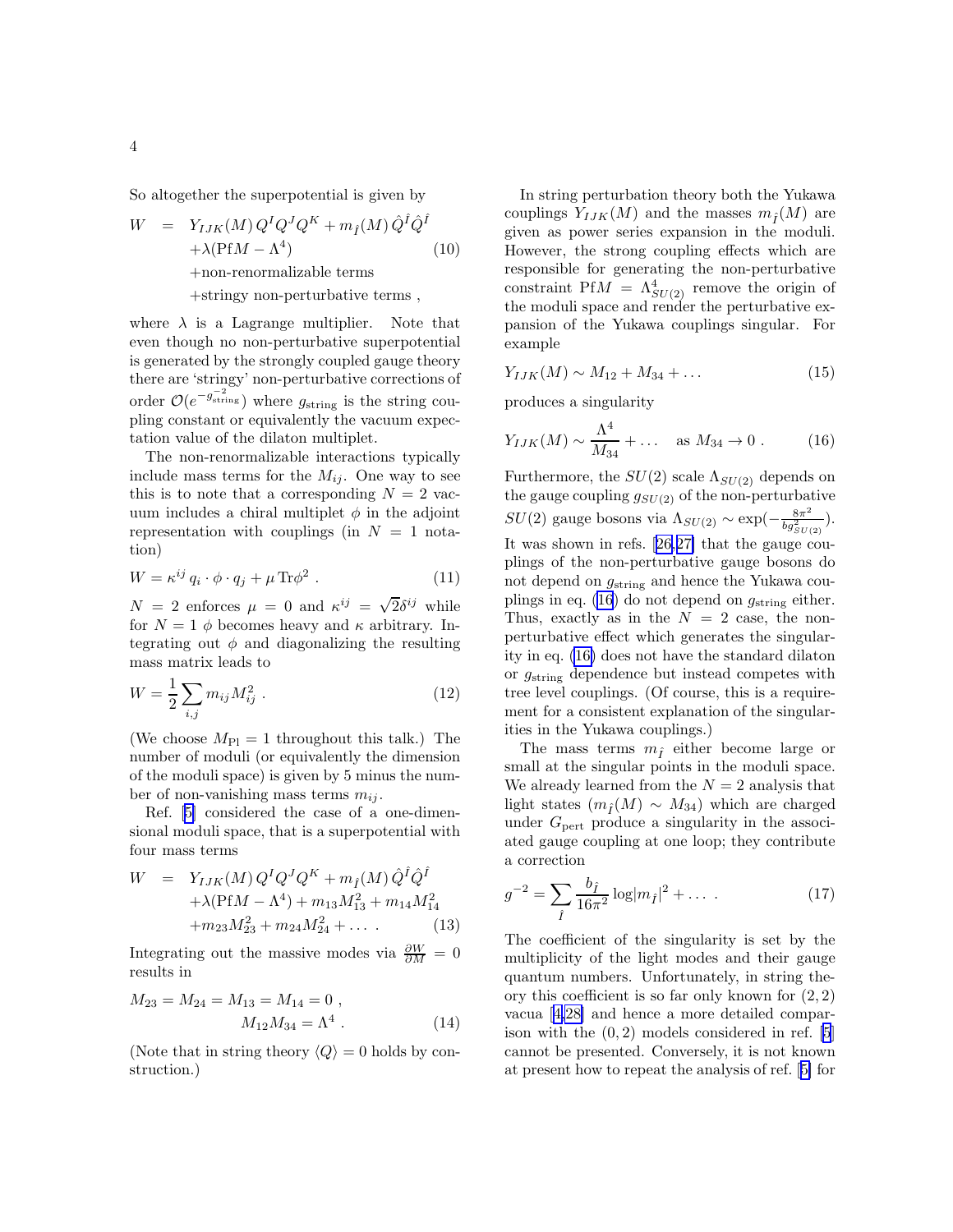(2, 2) vacua since the non-perturbative physics in the corresponding  $d = 6$  vacua is not fully understood.

Nevertheless, it is interesting to display the coefficients of the singularity in (2, 2) vacua. One finds for all  $(2, 2)$  vacua of the  $SO(32)$  heterotic string, where  $G_{\text{pert}} = SO(26) \times U(1)$ , the constraint

$$
16\pi^2 \left( g_{SO(26)}^{-2} - \frac{1}{6} g_{U(1)}^{-2} \right) = -16F_1 , \qquad (18)
$$

while for  $(2, 2)$  vacua of the  $E_8 \times E_8$  heterotic string  $(G_{\text{pert}} = E_8 \times E_6)$  one has

$$
16\pi^2 \left( g_{E_8}^{-2} - g_{E_6}^{-2} \right) = -12F_1 . \tag{19}
$$

 $F_1$ is the topological index defined in ref. [[4\]](#page-6-0) which for the quintic hypersurface in  $\mathbb{C}P^4$  is given by

$$
F_1 = -\frac{1}{12} \log M \bar{M} + \dots \tag{20}
$$

Onecan easily check that eqs.  $(17)-(20)$  $(17)-(20)$  $(17)-(20)$  are not easy to satisfy. One finds only two sensible solutions for  $SO(26) \times U(1)$ :<sup>10</sup> either one has one pair of  $SO(26)$  singlets with  $U(1)$  charges  $\pm 2$  or four pairs of  $SO(26)$  singlets with  $U(1)$  charges  $\pm 1$ . (Here  $m = M$  was assumed, m being the mass of the light states; if  $m = M^2$   $(m = M^4)$  one can also have two (one) pairs with  $U(1)$  charges  $\pm 1$ .) In particular no states carrying  $SO(26)$  charge can become light at the singularity. Furthermore, there is no sensible solution for  $E_8 \times E_6$  at all. This might indicate that in  $(2, 2)$  vacua a different mechanism is responsible for the singularities in the gauge couplings as well as the Yukawa couplings.<sup>11</sup>

In most Calabi–Yau vacua the singularity of the Yukawa couplings has a more complicated structure than just a simple pole. In particular one observes generically a singular locus with more than one component where the different components can intersect in various ways. Such a behaviour is reproduced by  $k$  small instantons located at the same point in moduli space or in other words by  $G_{\rm NP} = Sp(2k)$ . For this case the

analysis of ref.[[5\]](#page-6-0) can be repeated without major modifications. One finds that out of the 32 half-hypermultiplets in the fundamental  $\square$  representation of the six-dimensional vacua again four chiral  $\Box$  multiplets remain in  $d = 4$ . In addition, the antisymmetric tensor  $\Box$  survives as a chiral multiplet. As before, the resulting spectrum in  $d = 4$  is an asymptotically free gauge theory with the additional property that  $c_{Sp(2k)} = 0$  for all values of  $k$ . Thus, no non-perturbative superpotential can be generated by the strongly coupled  $Sp(2k)$  gauge theory. Fortunately, this gauge theory has been analysed in some detail in ref. [\[29\]](#page-7-0) (see also[[30\]](#page-7-0)). The physical degrees of freedom below  $\Lambda_{Sp(2k)}$  are found to be

$$
M_{ij}^{l} := q_i \cdot A^l \cdot q_j, \quad i, j = 1, ..., 4, \n l = 0, ..., k - 1 , \n T_r := \frac{1}{4r} \text{Tr} A^r, \quad r = 2, ..., k ,
$$
\n(21)

where A denotes the antisymmetric tensor. As for the  $SU(2)$  gauge theory the  $M_{ij}^l$  and  $T_r$  are not all independent but related by constraint equations. These constraints are rather involved and for simplicity we focus on  $Sp(4)$  henceforth. For this case one has[[29\]](#page-7-0)

$$
T_2 \text{Pf}M^0 + \frac{1}{2} \text{Pf}M^1 = 2\Lambda^6 ,
$$
  
\n
$$
\epsilon^{ijkl} M_{ij}^0 M_{kl}^1 = 0 ,
$$
\n(22)

where classically the left hand side of the first equation vanishes. Hence, there are  $2 \cdot 6 + 1 - 2 =$ 11 physical degrees of freedom in the effective theory. Exactly as in the previous  $SU(2)$  example these states can be massive and the superpotential has the generic form

$$
W = Y_{IJK}(M,T) Q^{I} Q^{J} Q^{K} + m_{\hat{I}}(M,T) \hat{Q}^{\hat{I}} \hat{Q}^{\hat{I}} + \lambda (T_2 \text{Pf} M^{0} + \frac{1}{2} \text{Pf} M^{1} - 2\Lambda^{6}) + \mu \frac{1}{4} \epsilon^{ijkl} M_{ij}^{0} M_{kl}^{1}
$$
(23)  
+  $\frac{1}{2} \sum_{i,j} (m_{ij}^{0} (M_{ij}^{0})^{2} + (m_{ij}^{1} (M_{ij}^{1})^{2}) + mT_{2}^{2} + \dots$ 

The dimension of the moduli space depends on the number of non-vanishing mass terms in eq. (23). Consider, for example, the case  $m_{12}^0 =$ 

 $10$ This was worked out jointly with V. Kaplunovsky.

 $^{11}\mathrm{We}$  checked that this conclusion also holds for the singularities in the K3 fibre of the two-parameter models of ref.[[21](#page-7-0)] and we suspect that it is valid in general.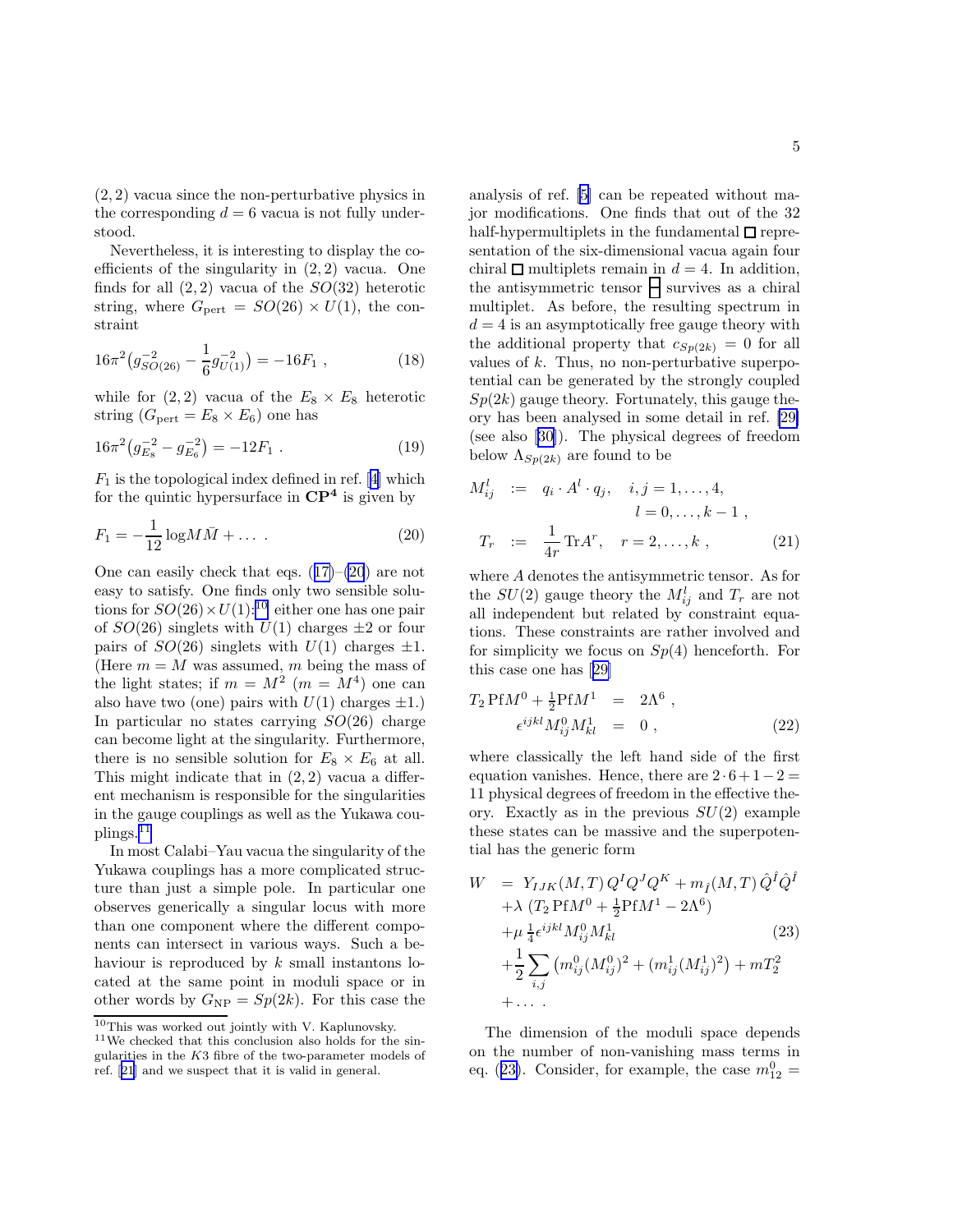$m_{34}^0 = m = 0$  which results in a two-dimensional moduli space. The equations of motion are solved by

$$
\lambda = \mu = M_{ij}^{1} = 0 \quad \forall i, j
$$
  

$$
M_{13}^{0} = M_{14}^{0} = M_{23}^{0} = M_{24}^{0} = 0
$$
  

$$
T_2 M_{12}^{0} M_{34}^{0} = 2\Lambda^{6}.
$$
 (24)

A Yukawa coupling of the form

$$
Y_{IJK} \sim T_2 + M_{12}^0 + M_{34}^0 + \dots \tag{25}
$$

now produces a singularity

$$
Y_{IJK}(M) \sim \frac{2\Lambda^6}{M_{12}^0 M_{34}^0} + \dots \tag{26}
$$

as  $M_{12}^0 \rightarrow 0$  or  $M_{34}^0 \rightarrow 0$ . This is an example for a Yukawa coupling which depends on two intersecting singular lines.

Different combinations of mass terms can lead to different properties of the singular locus. For example, consider the case  $m_{12}^0 = m_{34}^0 = m_{12}^1 =$  $m_{34}^1 = m = 0$  for which the equations of motion lead to

$$
\lambda = \mu = 0
$$
  
\n
$$
M_{13}^0 = M_{14}^0 = M_{23}^0 = M_{24}^0 = 0
$$
  
\n
$$
M_{13}^1 = M_{14}^1 = M_{23}^1 = M_{24}^1 = 0
$$
  
\n
$$
M_{12}^0 M_{34}^1 + M_{12}^1 M_{34}^0 = 0
$$
  
\n
$$
T_2 M_{12}^0 M_{34}^0 + \frac{1}{2} M_{12}^1 M_{34}^1 = 2\Lambda^6.
$$
\n(27)

If we solve the last two equations for  $T_2$  and  $M_{34}^0$ , say, we find for a Yukawa coupling of the form

$$
Y(M) \sim T_2 + M_{12}^0 + M_{34}^0 + M_{12}^1 + M_{34}^1 + \dots (28)
$$

the singularities

$$
Y(M) \sim \frac{(M_{12}^1)^2}{2(M_{12}^0)^2} - \frac{2M_{12}^1 \Lambda^6}{(M_{12}^0)^2 M_{34}^1} - \frac{M_{12}^0 M_{34}^1}{M_{12}^1} , (29)
$$

as  $M_{12}^0$ ,  $M_{12}^1$  or  $M_{34}^1 \rightarrow 0$ . There are three singular components but at most two of them appear in the same term of the Yukawa couplings, i.e., only two of them are intersecting. If the dimension of the moduli space equals the number of intersecting singular components then there cannot be more than two singular lines in the  $Sp(4)$ model.

Singular Yukawa couplings with more than two intersecting components can arise in an  $Sp(2k)$ gauge theory once we have  $k > 2$ . More precisely, in order to generate l intersecting singular components we need to look at a quantum constraint of the form

$$
T_2 T_3 \dots T_l \operatorname{Pf} M^0 + \dots = \Lambda^{2k+2} \tag{30}
$$

to find the minimal  $k$  required. This yields

$$
4k \ge l(l+1) + 2\tag{31}
$$

as a necessary condition. A proof of this relation together with an extended analysis of the singularities in the Yukawa couplings will be presented elsewhere [\[31](#page-7-0)].

Finally let us consider the case where  $G_{\rm NP} =$  $SU(2k)$ . This gauge group arises when k instantons without vector structure shrink on an  $A_1$ singularity of the  $K3$  fibre. Again the computation of the  $d = 4$  spectrum can be performed following the methods of ref. [\[5](#page-6-0)]. One finds two flavours of fundamentals, i.e.  $2(\Box + \overline{\Box})$ , as well as one flavour of antisymmetric tensors  $(\Box + \Box)$ . As before, this an asymptotically free gauge theory with  $c_{SU(2k)} = 0$  for any k. Consequently this theory confines below  $\Lambda_{SU(2k)}$  but no nonperturbative superpotential is generated by the strong coupling dynamics.

For simplicity we focus on  $G_{\rm NP} = SU(4)$  where ∼= holds. Therefore the two antisymmetric tensors  $A_r$ ,  $r = 1, 2$ , transform as a doublet under an additional  $SU(2)$  flavour symmetry. The low energy degrees of freedom are found to be [\[24\]](#page-7-0)

$$
M_{ij}^{0} := q_i \bar{q}_j, \quad i, j = 1, 2,
$$
  
\n
$$
M_{ij}^{1} := q_i A^2 \bar{q}_j ,
$$
  
\n
$$
H_r := q A_r q, \quad r = 1, 2,
$$
  
\n
$$
\bar{H}_r := \bar{q} A_r \bar{q} ,
$$
  
\n
$$
T_{rs} := A_r A_s .
$$
\n(32)

These singlet fields satisfy the additional constraints

$$
\det T \det M^0 - \epsilon^{rs} \epsilon^{tu} T_{rt} H_s \bar{H}_u - \det M^1 = \Lambda^8,
$$
  

$$
\epsilon^{ij} \epsilon^{kl} M_{ik}^0 M_{jl}^1 + \epsilon^{rs} H_r \bar{H}_s = 0.
$$
 (33)

The structure of the singularities again depends on the mass terms for the low energy degrees of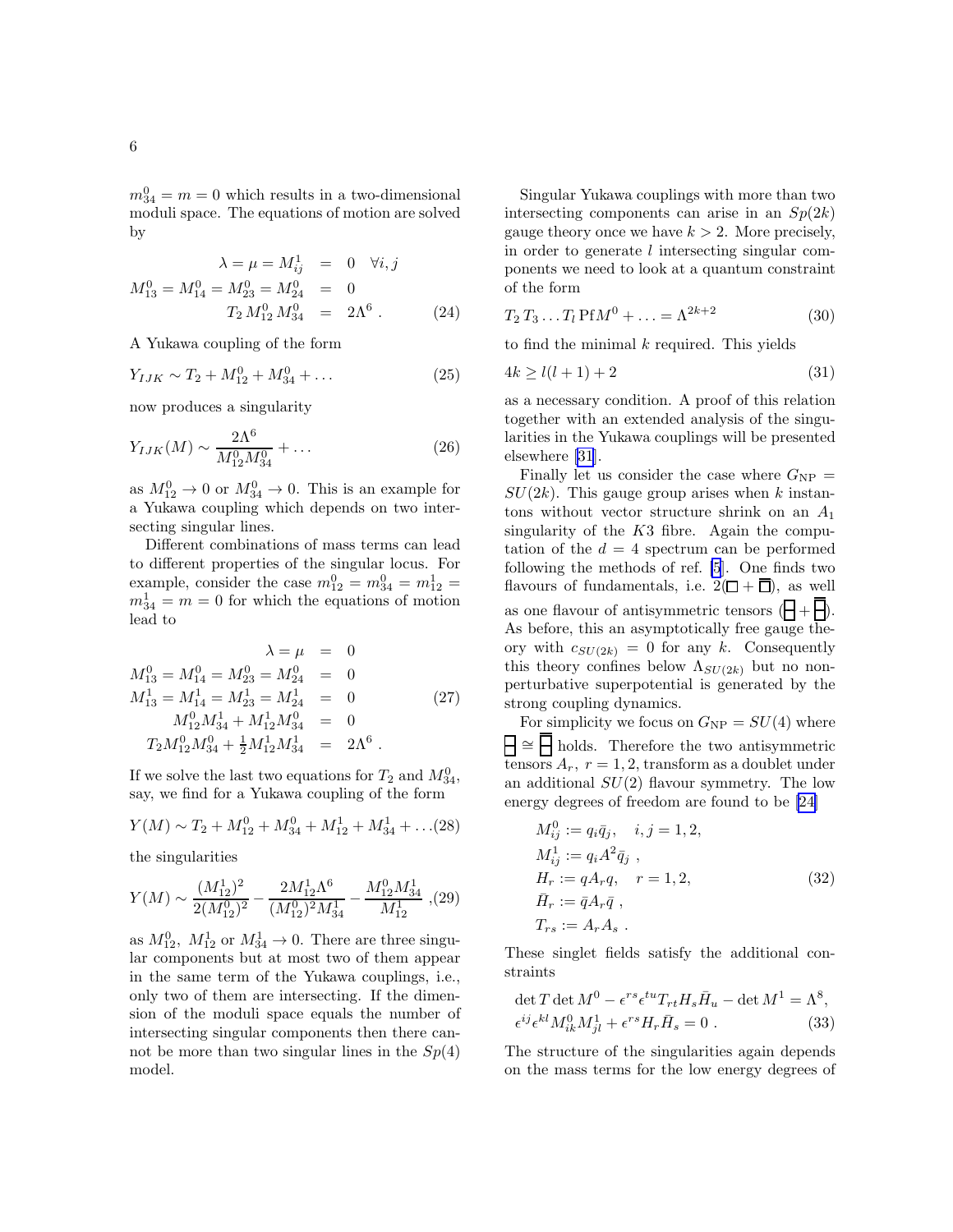<span id="page-6-0"></span>freedom. For example, mass terms for the fields  $M^1, H, \bar{H}, M_{12}^0, M_{21}^0$  and  $T_{12}$  lead to the equations of motion  $M^{\tilde{1}} = \tilde{H} = \tilde{H} = M_{12}^{0} = M_{21}^{0} = T_{12} = 0$ an[d result in a three-dimensional moduli space](http://arxiv.org/abs/hep-th/9309140) satisfying the constraint

$$
T_{11}T_{22}M_{11}^0M_{22}^0 = \Lambda^8 \ . \tag{34}
$$

In this case the singular locus of the Yukawa couplings has three intersecting components. A more detailed analysis of the  $SU(2k)$  gauge theories will also be presented in ref. [\[31\]](#page-7-0).

## Acknowledgement

We would like to thank the organisers for hosting this exciting conference.

We have greatly benefited from discussions and email correspondence with P. Aspinwall, T. Banks, S. Förste, K. Intriligator, S. Kachru, V. Kaplunovsky, T. Mohaupt, G. Moore, R. Schimmrigk, M. Schmaltz, E. Silverstein, J. Sonnenschein and S. Theisen.

The work of M.K. is supported by the DFG. The work of J.L. is supported in part by GIF – the German–Israeli Foundation for Scientific Research.

## REFERENCES

- 1. For a recent review see for example, J. Louis and K. Förger, "Holomorphic Couplings in String Theory", Nucl. Phys. B (Proc. Suppl.) 55B (1997) 33, [hep-th/9611184.](http://arxiv.org/abs/hep-th/9611184)
- 2. S. Kachru and E. Silverstein, "Singularities, Gauge Dynamics, and Nonperturbative Superpotentials in String Theory", Nucl. Phys. B482 (1996) 92, [hep-th/9608194;](http://arxiv.org/abs/hep-th/9608194) S. Kachru, "Aspects of  $N=1$  String Dynam $ics$ ", [hep-th/9705173.](http://arxiv.org/abs/hep-th/9705173)
- 3. P. Candelas, X. De la Ossa, P.S. Green and L. Parkes, "An Exactly Soluble Superconformal Field theory from a Mirror Pair of Calabi– Yau Manifolds", Nucl. Phys. **B258** (1991) 118.
- 4. M. Bershadsky, S. Cecotti, H. Ooguri, and C. Vafa, "Holomorphic Anomalies in Topological Field Theories", Nucl. Phys. B 405 (1993) 279, [hep-th/9302103](http://arxiv.org/abs/hep-th/9302103) ;

"Kodaira-Spencer Theory of Gravity and Exact Results for Quantum String Amplitudes", Comm. Math. Phys. 165 (1994) 311, [hep](http://arxiv.org/abs/hep-th/9309140)th/9309140.

- 5. S. Kachru, N. Seiberg and E. Silverstein, "SUSY Gauge Dynamics and Singularities of  $4d$  N=1 String Vacua", Nucl. Phys. B480 (1996) 170, [hep-th/9605036.](http://arxiv.org/abs/hep-th/9605036)
- 6. A. Strominger "Massless black holes and conifolds in string theory" Nucl. Phys. **B451** (1995), [hep-th/9504090](http://arxiv.org/abs/hep-th/9504090).
- 7. C. Vafa, "A Stringy Test of the Fate of the Conifold", Nucl. Phys. **B447** (1995) 252, [hep](http://arxiv.org/abs/hep-th/9505023)[th/9505023.](http://arxiv.org/abs/hep-th/9505023)
- 8. E. Witten, "String theory dynamics in various dimensions", Nucl. Phys. **B443** (1995) 85, [hep-th/9503212.](http://arxiv.org/abs/hep-th/9503212)
- 9. E. Witten, "Small instantons in string theory", Nucl. Phys. B460 (1996) 541, [hep](http://arxiv.org/abs/hep-th/9511030)[th/9511030.](http://arxiv.org/abs/hep-th/9511030)
- 10. O. J. Ganor and A. Hanany, "Small  $E_8$  instantons and tensionless non critical strings", Nucl. Phys. B474 (1996) 122, [hep](http://arxiv.org/abs/hep-th/9602120)[th/9602120.](http://arxiv.org/abs/hep-th/9602120)
- 11. N. Seiberg and E. Witten, "Comments on string dynamics in six dimensions", Nucl. Phys. B471 (1996) 121, [hep-th/9603003.](http://arxiv.org/abs/hep-th/9603003)
- 12. M. Berkooz, R. Leigh, J. Polchinski, J. Schwarz, N. Seiberg and E. Witten, "Anomalies, Dualities, and Topology of  $D = 6N = 1$ superstring vacua", Nucl. Phys. **B475** (1996) 115, [hep-th/9605184.](http://arxiv.org/abs/hep-th/9605184)
- 13. P.S. Aspinwall, "Point-like Instantons and the  $Spin(32)/Z_2$  Heterotic String", [hep](http://arxiv.org/abs/hep-th/9612108)[th/9612108.](http://arxiv.org/abs/hep-th/9612108)
- 14. K. Intriligator, "RG Fixed Points in Six Dimensions via Branes at Orbifold Singularities", [hep-th/9702038](http://arxiv.org/abs/hep-th/9702038).
- 15. P.S. Aspinwall and D. Morrison, "Pointlike Instantons on K3 orbifolds", [hep](http://arxiv.org/abs/hep-th/9705104)[th/9705104.](http://arxiv.org/abs/hep-th/9705104)
- 16. M. Bianchi and A. Sagnotti, "On The Systematics of Open String Theories", Phys. Lett. 247B (1990) 517; "Twist Symmetry and Open String Wilson Lines", Nucl. Phys. B361 (1991) 827.
- 17. E. Gimon and J. Polchinski, "Consistency Conditions for Orientifolds and D-